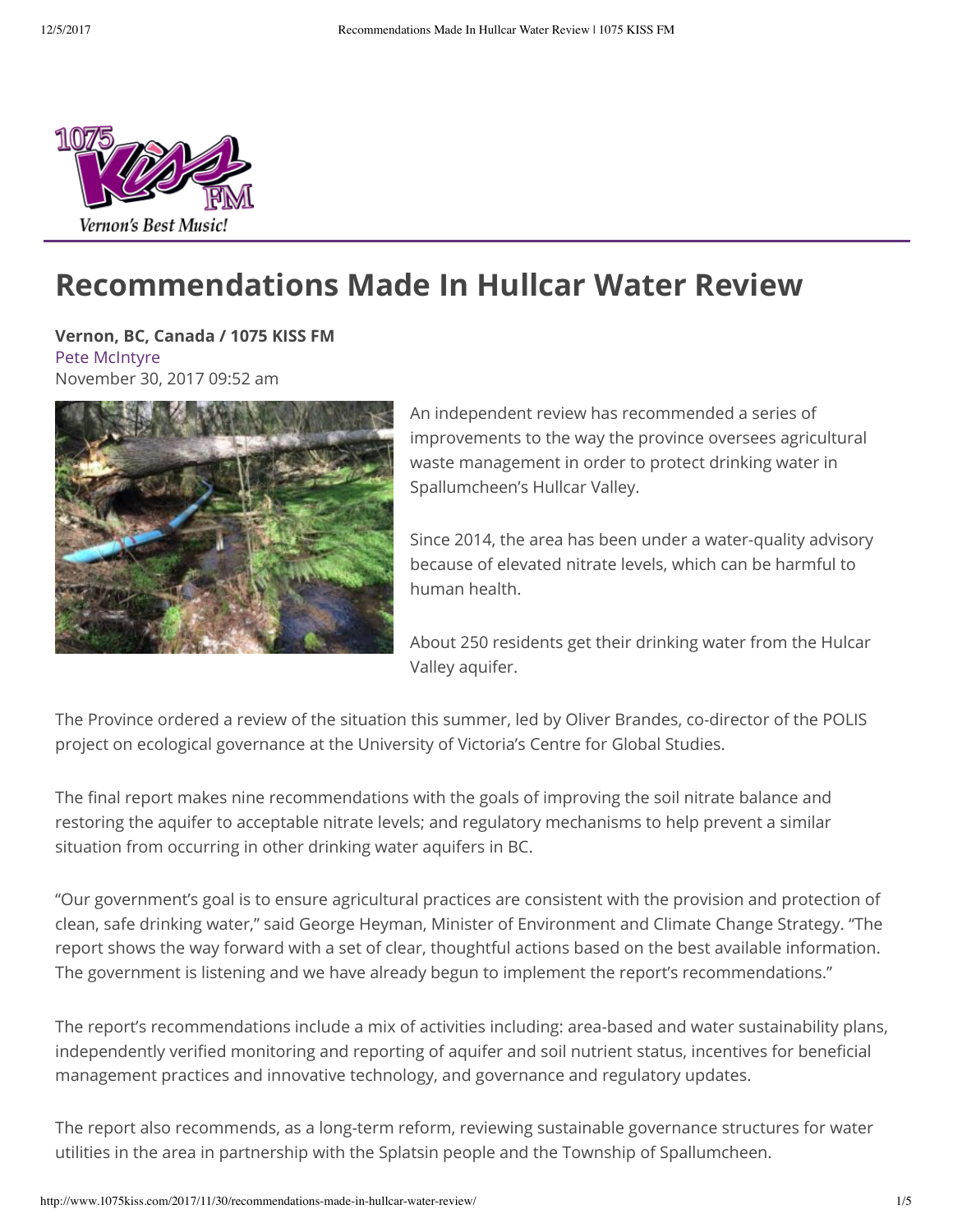#### 12/5/2017 Recommendations Made In Hullcar Water Review | 1075 KISS FM

"Splatsin acknowledges Minister Heyman's commitment to the protection of safe drinking water," said Spaltsin Chief Wayne Christian.

The report outlines a number of recommendations that will lay the groundwork for a robust government-togovernment process that will create solutions to the ongoing contamination of the Hullcar Valley aquifers. Splatsin looks forward to the implementation of the recommendations."

"We are very interested in responding to the report and in having the opportunity to suggest amendments to regulations," said Brian Upper of Steele Springs Waterworks District. "We are hopeful that this process will lead the government to help remediate the nitrate-contaminated aquifer and to finally proactively protect all of B.C.'s surface and groundwater for future generations."

The government today also released an intentions paper for amending the agricultural waste control regulation. The amended regulation will address some of the most pressing concerns outlined in the Hullcar report that are specific to regulatory improvements.

The report, titled From Crisis to Solutions: Toward Better Source Water Protection and Nutrient Management in the Hullcar Valley, proposes numerous actions under nine broad categories.Some examples of the recommendations are:

\* Responding with crisis intervention as needed

Actions include a targeted and temporary moratorium on liquid manure spreading in areas of concern, including providing a safety buffer in nutrient application (immediate) and a review of appeals of pollution abatement orders to inform the development of future orders (long term).

\* Robust, independently verified monitoring and reporting

Actions include testing more wells and improving field investigations (short term) and providing a regular State of the Hullcar Aquifer public report (long term).

\* Update the regulatory framework

Actions include ensuring First Nations are consulted and offered an opportunity to provide input (short term) and an improved agricultural waste control regulatory regime (long term).

#### \* Develop better planning

Actions include developing an Area Based Management Plan (ABMP) under the Environmental Management Act (short term) and supporting the plan with appropriate legislation under local supervision (long term).

#### \* Incentives for better practices

Actions include providing incentives for on-farm best practices (short term) and to assess the implications of septic and other sources of nitrates (long term).

#### \* Deploy innovative technology

Actions include exploring the feasibility of a biogas facility in the Hullcar Valley (short term), and exploring ownership models that would support new technologies (long term).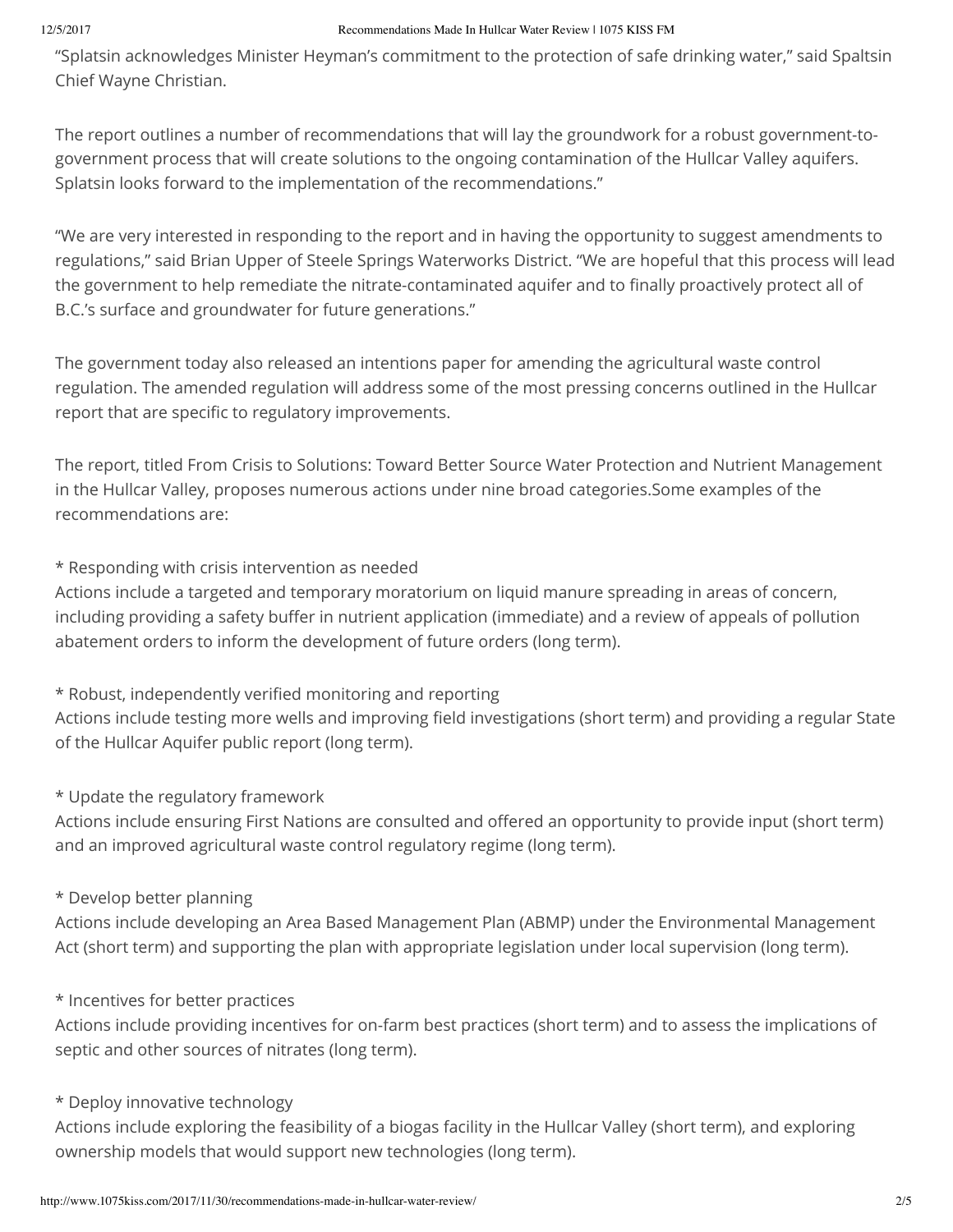\* Increased accountability

Actions include creating a Hullcar water board that is co-chaired by the First Nation (short term) and to review sustainable governance structures for water utilities in the area (long term).

\* Consider alternative drinking water sources

Actions include determining if an alternative water source is needed for local residents (short term) and rehabilitating the existing aquifer (long term).

\* Apply lessons learned to other at-risk aquifers

Actions include support for alternative manure processing (short term) and establish a provincial state-of-thewater report for all drinking water sources (long term).



Comments are closed.

#### **Latest**





'Pot Pie' May Be Sliced Differently

*16 hours ago* **26** Views



#### **[Update: Tickets Selling Fast For Civic Celebration](http://www.1075kiss.com/2017/12/04/fans-line-up-for-civic-tickets)**

*16 hours ago* **176** Views



### **[Close Call For Fire, RCMP](http://www.1075kiss.com/2017/12/04/close-call-for-fire-rcmp)**

*17 hours ago* **130** Views



### **[Changes In School District](http://www.1075kiss.com/2017/12/04/changes-in-school-district)** *19 hours ago*

**115** Views



**[Seven-Peat For Coldstream](http://www.1075kiss.com/2017/12/04/seven-peat-for-coldstream)**

*19 hours ago* **40** Views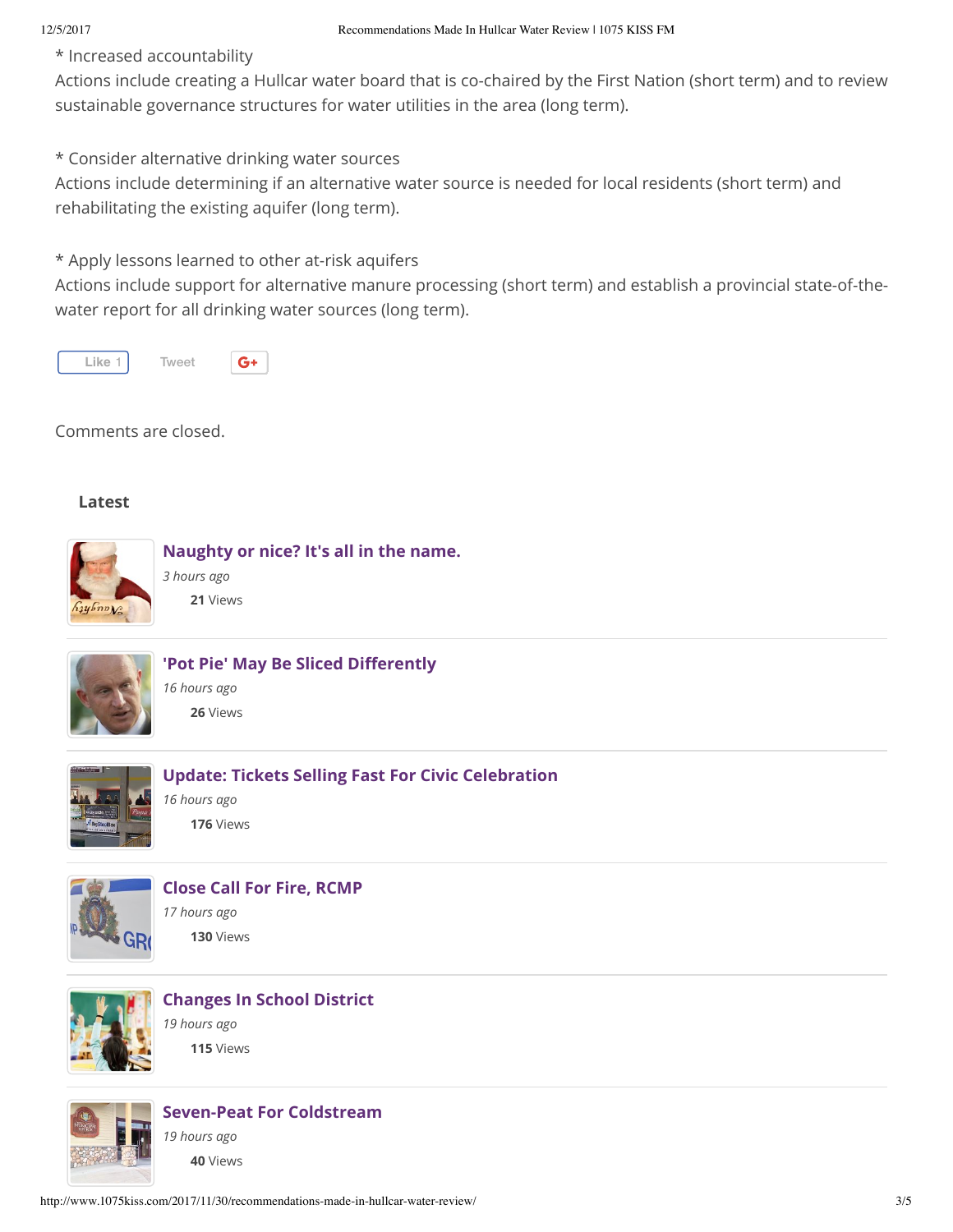|                             | <b>Vernon S &amp; R Wins UTV Contest; Thanks Community</b><br>19 hours ago<br>40 Views |
|-----------------------------|----------------------------------------------------------------------------------------|
|                             | 'No Excuse' To Drink & Drive<br>20 hours ago<br>36 Views                               |
| Canadian<br><b>ED CROSS</b> | <b>Red Cross Honours Volunteer</b><br>20 hours ago<br>30 Views                         |
|                             | <b>Parking Lot Replaces Old Buildings</b><br>22 hours ago<br>109 Views                 |
| <b>More</b>                 |                                                                                        |

 $\begin{picture}(40,40) \put(0,0){\line(1,0){10}} \put(15,0){\line(1,0){10}} \put(15,0){\line(1,0){10}} \put(15,0){\line(1,0){10}} \put(15,0){\line(1,0){10}} \put(15,0){\line(1,0){10}} \put(15,0){\line(1,0){10}} \put(15,0){\line(1,0){10}} \put(15,0){\line(1,0){10}} \put(15,0){\line(1,0){10}} \put(15,0){\line(1,0){10}} \put(15,0){\line(1$  $\left| \mathbf{f} \right|$ 

### **VERNON WEATHER**



Vernon, British Columbia, Canada -4°C Sunny

## **Say Of The Day**

**Do you think municipalities should get a share of the federal marijuana tax revenue?**

○ Yes

○ No

View Results

Voting ends: Dec. 6, 2017 @ 6:00 AM